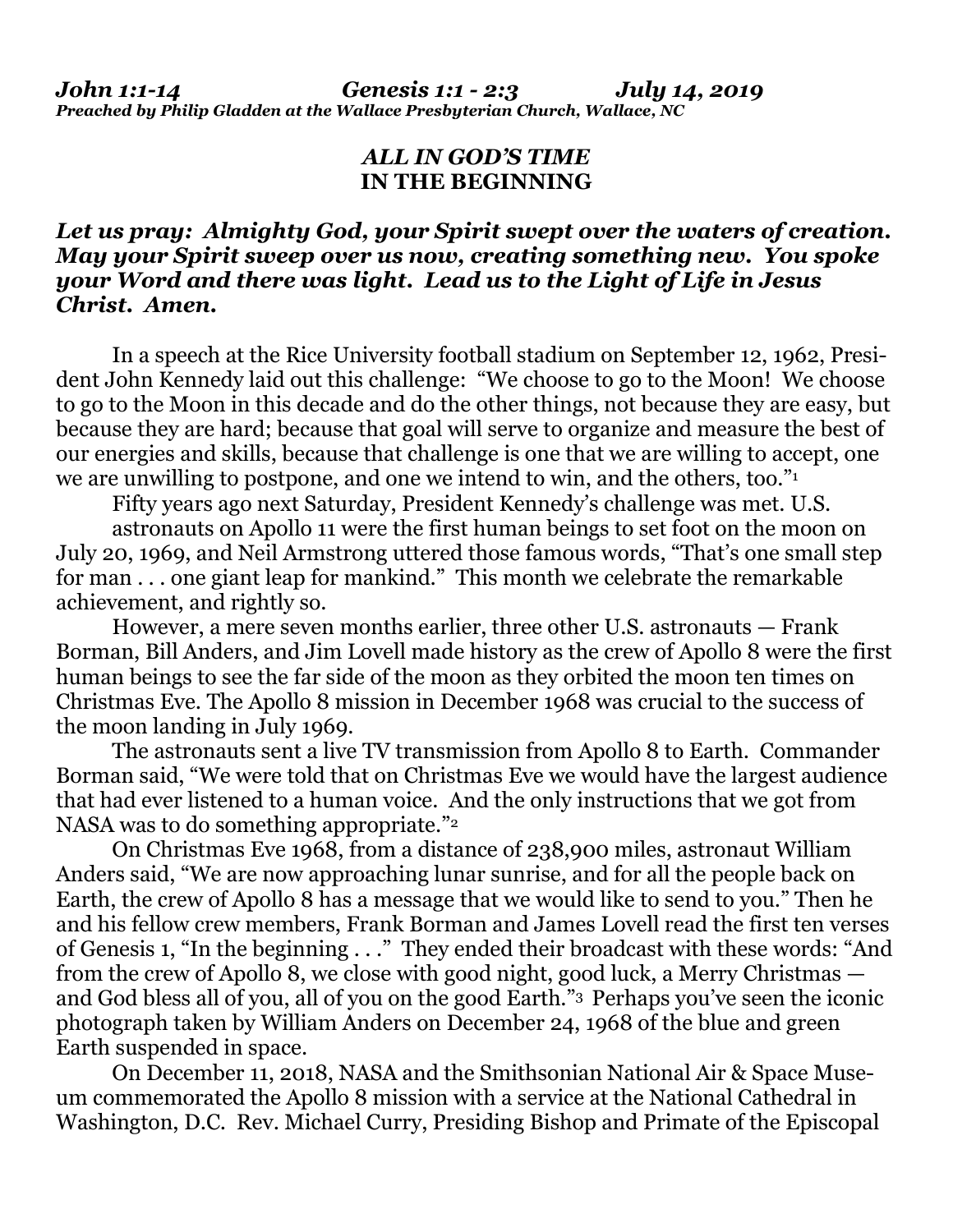Church remembered the astronauts' reading from Genesis 1 and said, "I wonder if God kind of gave a cosmic smile, and He said, 'Now y'all see what I see.' God whispered in their ears, 'Behold the world, the world of which you are a part. Look at its symmetry. Look at its beauty. Look at its wonder. Behold your world.'"<sup>4</sup>

When you look at the picture of planet Earth or stand out under a starry sky at night or consider the mind-boggling numbers of years and miles and sizes of the galaxies, it's no wonder the psalmist would write, "O Lord, our Sovereign, how majestic is your name in all the earth! When I look at your heavens, the work of your fingers, the moon and the stars that you have established; what are human beings that you are mindful of them, mortals that you care for them?" (Psalm 8: 1, 3)

"In the beginning . . ." How else would you begin telling the story of the creation of everything there is? And yet, we may hear those words  $-$  "In the beginning . . ." and think of creation as something that happened only a very long time ago. But that kind of thinking misunderstands creation and severely limits God the Father Almighty, Maker of heaven and earth.

In his book, *Wishful Thinking: A Seeker's ABC*, Frederick Buechner writes, "When God created the Creation, he made something where before there had been nothing, and as the author of the Book of Job puts it, 'the morning stars sang together, and all the sons of God shouted for joy (Job 38.7) at the sheer and shimmering novelty of the thing.' 'New every morning is the love/Our wakening and uprising prove,' says the hymn. Using the same old materials of earth, air, fire, and water, every twenty-four hours God creates something new out of them. If you think you're seeing the same show all over again seven times a week, you're crazy. Every morning you wake up to something that in all eternity never was before and never will be again. And the you that wakes up was never the same before and will never be the same again."<sup>5</sup>

We sang the same sentiments in our opening hymn today, "Morning Has Broken," which was originally called "Thanks for the Day." The song helps us welcome each new day as if it were the "first new day."

- \* Morning has broken like the *first* morning.
- \* Blackbird has spoken like the *first* bird.

\* Praise for them springing fresh from *the Word*! [And God said . . . And God said . . . And God said . . . And it was good. In the beginning was the Word, and the Word was with God, and the Word was God. All things came into being through him, and without him not one thing came into being.]

- \* Sweet the rain's new fall . . . like the *first* dewfall on the *first* grass.
- \* Mine is the morning, born of the one light *Eden* saw play!
- \* God's *re-creation* of the new day!

In his commentary on the creation story in Genesis 1, Walter Brueggemann writes about the importance of "In the beginning . . ." way back when and for our lives right here and now. Listen to how he describes the hope we have "in God's time" because of the new thing God has done and is always doing as our Creator and Sustainer: "The good news found here is that there are beginnings. There are not simply repetitions, moving pieces around, or copying. There are beginnings, and they are wrought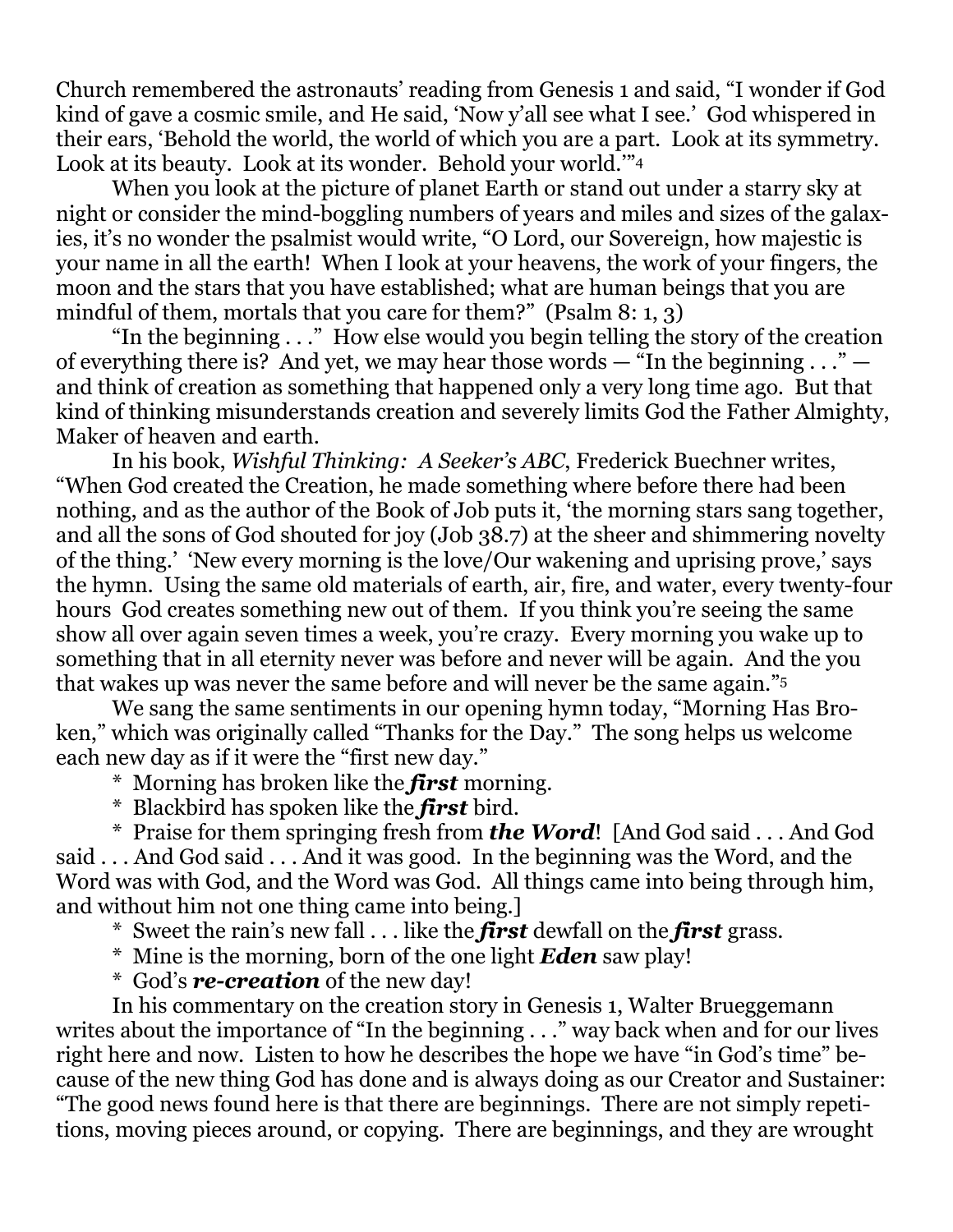by the Speech of God which evokes among us a new world. The church has discovered this good news in Jesus of Nazareth. Through him, God's powerful Speech is still being spoken. God's powerful wind is still blowing."<sup>6</sup>

In one of our Confirmation classes, as we were talking about the meaning of the Apostles' Creed, I asked the junior highs, "With everything there is to say and know about God, why do you suppose the Apostles' Creed begins with and says only, 'I believe in God the Father Almighty, Maker of heaven and earth'?" One of them looked at me and said, "Well, that pretty much says it all!"

And it does! When we say "I believe in God the Father Almighty, Maker of heaven and earth," we're not just saying "I believe in some higher power out there somewhere that somehow brought creation into being." On the contrary, when we say "I believe in God the Father Almighty, Maker of heaven and earth," we are saying, "I believe in God who created everything there is, in God's time, according to God's purpose. And, in addition to that, I believe the same God continues to sustain the creation, always bringing new things into being. And, as if that were not enough, I believe the same God — when the time was right — sent his Word to become one of us so we might know God as a God of love who is always making all things new."

Many scholars believe the Genesis creation account was written when God's people were languishing in exile in Babylon. Think about that! Jerusalem had been destroyed. The Temple had been torn down and burned. The Jews had been carted off to a foreign land. Psalm 137 expresses their despair and deep grief: "By the rivers of Babylon — there we sat down and there we wept when we remembered Zion. On the willows there we hung up our harps. For there our captors asked us for songs, and our tormentors asked for mirth, saying, 'Sing us one of the songs of Zion!' How could we sing the Lord's song in a foreign land?" How, indeed? But not only did God's people sing the Lord's song in a foreign land, they said, "In the beginning . . ." In the beginning, *our God* created the heavens and the earth . . . and *our God* "saw everything that he had made, and indeed, it was very good."

Our second hymn today, "All Things Bright and Beautiful," is just one of thirteen hymns written by Cecil Frances Alexander to teach children about the Apostles' Creed. Hymn #20 takes the opening affirmation — "I believe in God the Father Almighty, Maker of heaven and earth" — and fleshes it out with images of little flowers and birds, mountains and rivers, sunset and sunrise, cold wind and warm summer sun, and fruits in the garden. The last line of the hymn reminds us our place and purpose in God's marvelous creation: "God gave us eyes to see them, and lips that we might tell how great is God Almighty, who has made all things well."

When you gaze into the night sky and see the works of God's fingers, the moon and the stars, the numbers are astounding! The universe is approximately 13.7 billion years old. Compared to that, our planet Earth is a relative youngster at 4.5 billion years old. Scientists estimate there may be anywhere from 100 billion to two trillion galaxies in the universe. No wonder the psalmist asks, "What are we, God, that you even think about us?" Father James Kurzynski, the developer of the Vatican Observatory's faith and astronomy workshop, has mused on our place in God's creation: "The wonder of